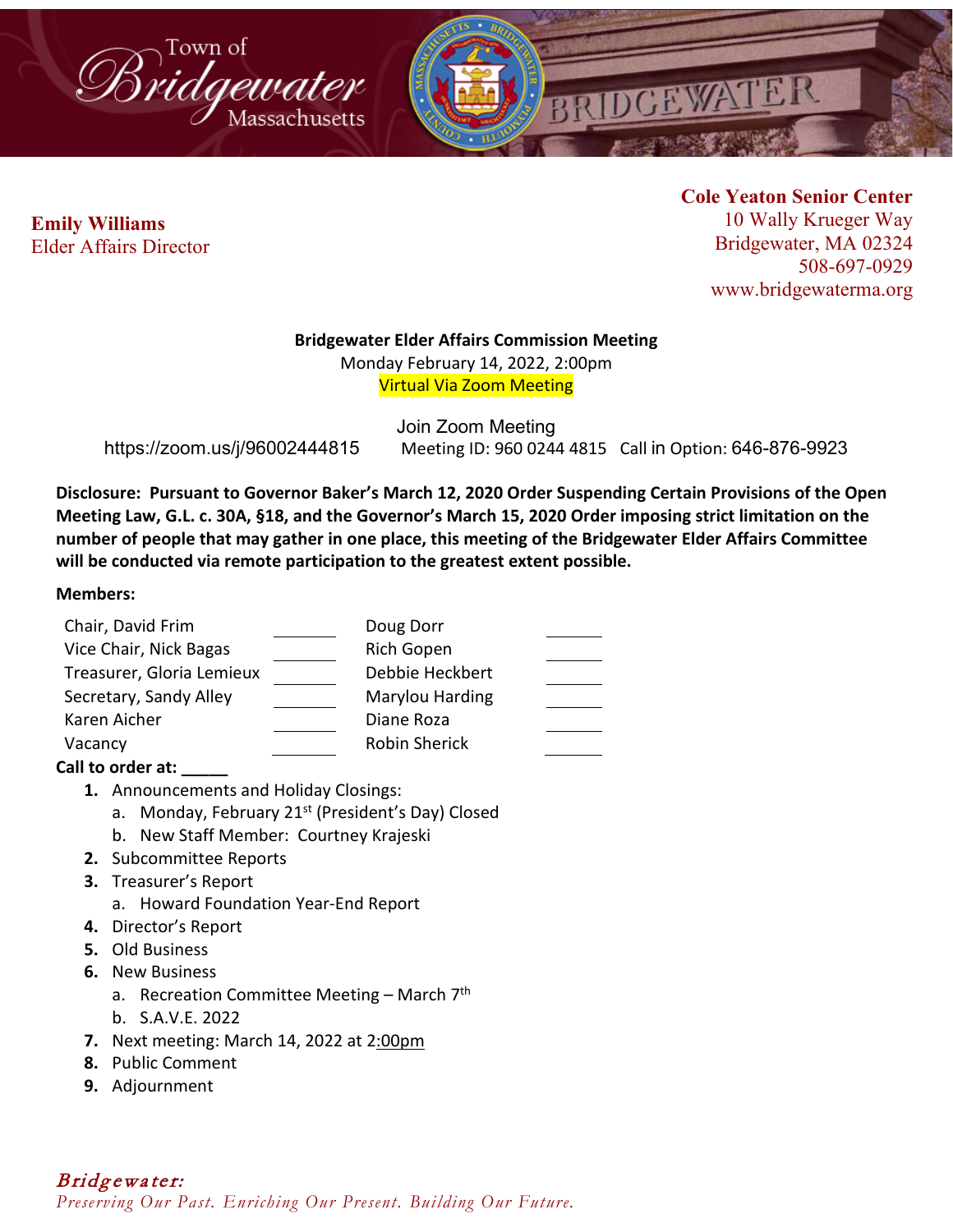

**Cole Yeaton Senior Center** 10 Wally Krueger Way Bridgewater, MA 02324 508-697-0929 www.bridgewaterma.org

CHAIRMAN, DAVID FRIM, CALLED THE MEETING TO ORDER AT 2:03 P M ANNOUNCEMENTS AND CLOSINGS:

THE SENIOR CENTER WILL BE CLOSED TO THE PUBLIC THIS FRIDAY THE 14TH (MEALS ON WHEELS WILL STILL TAKE PLACE). THE SENIOR CENTER WILL ALSO BE CLOSED DUE TO CLEANING ON TUESDAY THE 18TH.

SUBCOMMITTEE:

THE EAC CHRISTMAS VISIT TO BRIDGEWATER HOUSING AND BRIDGEWATER NURSING HOME WAS VERY SUCCESSFUL. RESTRICTIONS FOR SOCIAL DISTANCING WERE IN PLACE SO WE WEREN'T ABLE TO INTERACT WITH THE PATIENTS AS IN THE PAST.

DAVID IS ANXIOUS TO MOVE FORWARD WITH THE CLEAN UP PROGRAM INVOLVING HOMES OF SENIORS IN NEED. VOLUNTEERS ARE NEEDED TO MAKE THIS HAPPEN. WE WILL BE ASKING THE HIGH SCHOOL AND THE UNIVERSITY ALONG WITH LOCAL CHURCHES TO GET SOME STUDENTS INVOLVED. KAREN SAID THERE IS A PROGRAM IN PLACE AT THE UNIVERSITY AND WE ARE HOPEFUL TO GET SOME VOLUNTEERS THERE.

IT IS IMPORTANT TO WORK WITH THE FIRE DEPARTMENT PROGRAM TO MAKE SURE EVERYONE HAS A WORKING SMOKE AND CO DETECTOR!! EMILY MENTIONED REACHING OUT TO THE TRIADE GROUP TO SEE IF THEY WOULD PROVIDE A POST CARD TO REMIND ALL OF HOW IMPORTANT THIS IS.

TREASURER'S REPORT:

GLORIA REPORTED ON THE 5 FUNDS THAT ARE AVAILABLE TO THE SENIOR CENTER.

THE HOWARD FOUNDATION NOW HAS A NEGATIVE BALANCE OF \$90.00 COA REVOLVING FUND HAS A BALANCE OF \$1150.00 NEEDY SENIORS HAS A BALANCE OF \$1403.00 MISCELLANEOUS DONATIONS HAS A BALANCE OF \$43,385.00 NUTRITION DONATION HAS A BALANCE OF \$11,769.00

# Bridgewater:

*Preserving Our Past. Enriching Our Present. Building Our Future.*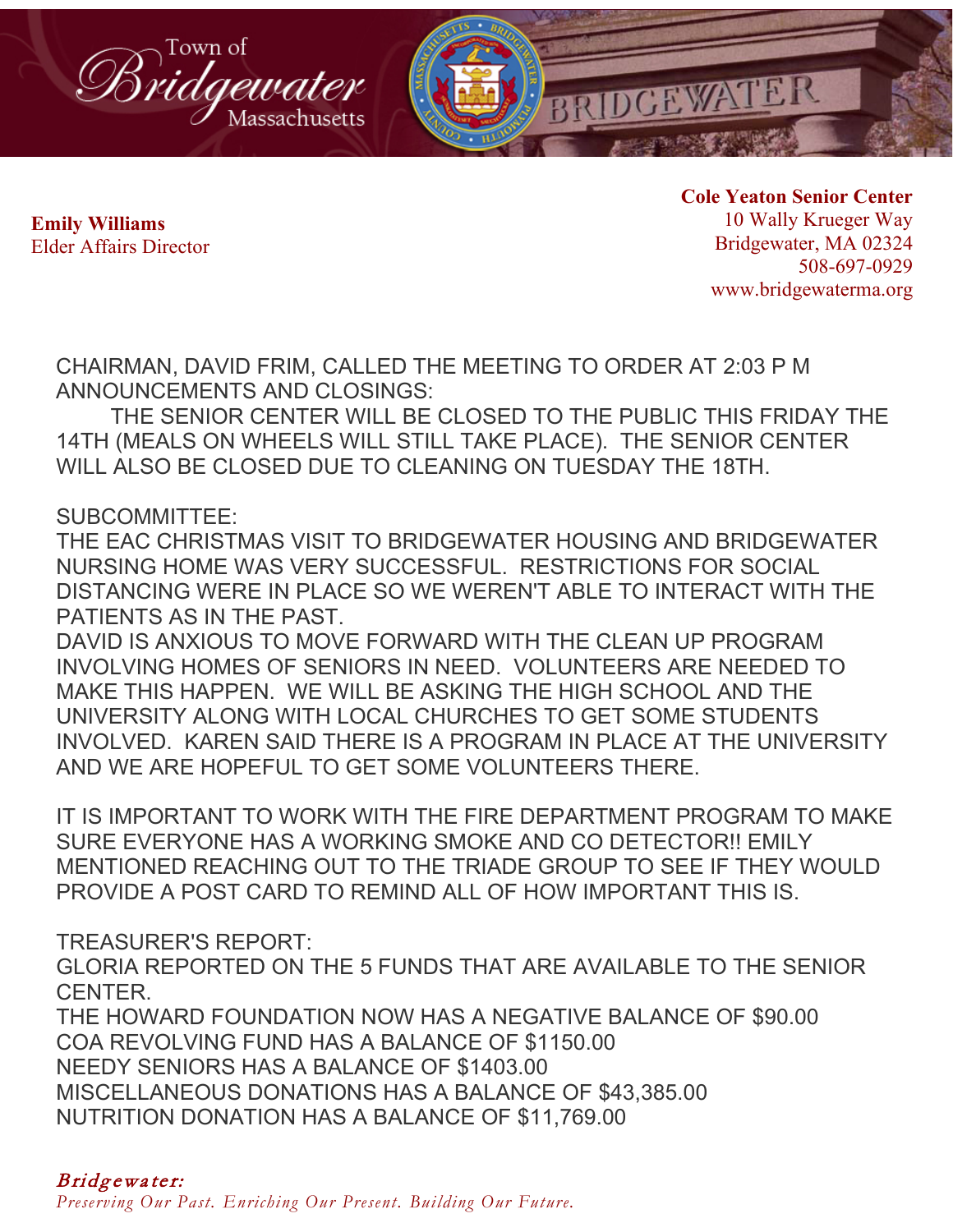

**Cole Yeaton Senior Center** 10 Wally Krueger Way Bridgewater, MA 02324 508-697-0929 www.bridgewaterma.org

DIRECTORS REPORT:

THE FLASHLIGHTS THAT WE TALKED ABOUT LAST MONTH WILL BECOME AVAILABLE. THEY EACH COST \$7.00 AND ARE IU CERTIFIED. THERE ARE 400 PEOPLE IN TOWN THAT QUALIFY TO RECEIVE THEM WHICH WILL BE A TOTAL AMOUNT OF \$2800.00. WE RECEIVED A CHECK FROM THE FIRE DEPARTMENT FOR MOST OF THAT FIGURE WHEN THEY RAISED THE MONEY BY NOT SHAVING FOR A MONTH.

EMILY WILL BE ASKING FOR \$15,000 FROM THE HOWARD FOUNDATION FOR THIS YEAR.

THERE ARE NEW SAFETY MEASURES IN PLACE AT THE SENIOR CENTER. A MASK MANDATE IS IN PLACE FOR THE MONTH OF JANUARY. AND THE SENIOR CENTER WILL BE WORKING WITH A HYBRID STAFF. THE STAFF WILL TAKE TURNS COMING INTO THE CENTER AND WORKING FROM HOME. WELLNESS CALLS WILL BE STEPPING UP THIS SEMESTER. THE CALLS WILL BE MADE BY VOLUNTEERS FROM BSU.

COURTNEY KRAJESKI IS OUR NEW COMMUNITY WELLNESS AND ACTIVITY COORDINATOR. SHE WILL BEGIN WORK ON JANUARY 25. SHE WILL BE LOOKING FOR MORE VOLUNTEERS.

RICH THINKS WE SHOULD ORDER MORE COVID TEST TO HAVE ON HAND. EMILY SAID THAT THE STATE OR FEDERAL GOVERNMENT FUNDS WILL BE PROVIDING MORE TESTS SOMETIME SOON.

JANUARY IS A QUIET MONTH......NOT A LOT OF PROGRAMMING .

ACTIVITIES WILL BE AVAILABLE ON LINE.

THE NEWSLETTER WILL STILL GO OUT EVERY MONTH.

TRANSPORTATION: BUSINESS AS USUAL

THE STAFF AT THE SENIOR CENTER IS FLEXIBLE AND DOING OK. THERE IS ANOTHER NEW HIRE. HER NAME IS DONNA AND SHE WILL BE EMPLOYED BY OLD COLONY ELDER SERVICES. SHE WILL BE HANDLING ALL MEALS ON WHEELS ISSUES. THIS WILL FREE UP ANN WHO HAS BEEN HANDLING ANY ISSUES UP TO THIS POINT.

THE BISTRO FURNITURE IS IN PLACE BUT IT IS NOT YET SAFE TO BEGIN CONGREGATE MEALS.

# Bridgewater:

*Preserving Our Past. Enriching Our Present. Building Our Future.*